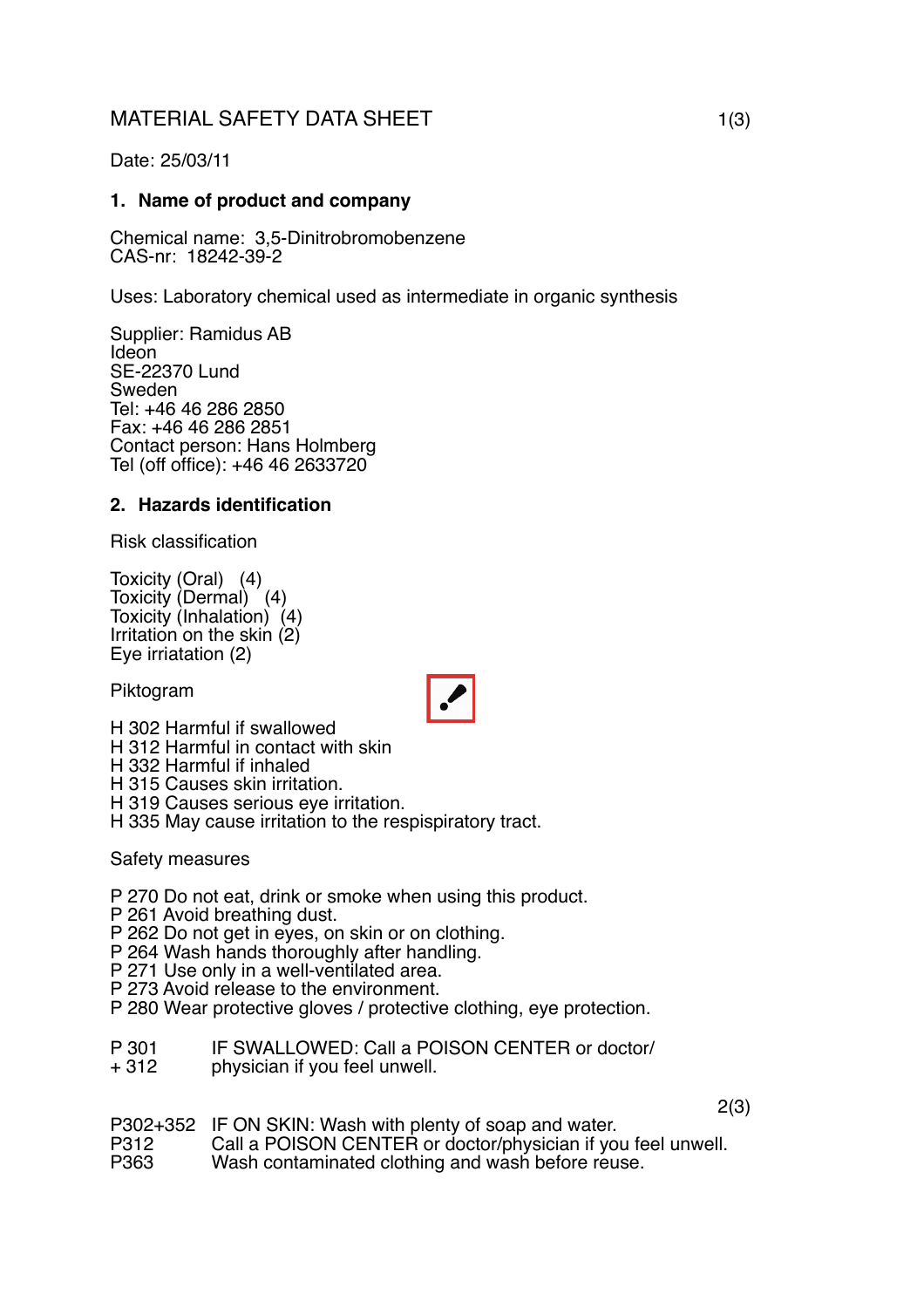P304+340 IF INHALED: Remove victim to fresh air and keep at rest in<br>+ 312 a position comfortable for breathing. Call a POISON CENTE a position comfortable for breathing. Call a POISON CENTER or doctor/physician if you feel unwell.

P305+351 IF IN EYES: Rinse cautiously with water for several minutes.<br>P338 Bemove contact lenses if present and easy to do. Continue r Remove contact lenses, if present and easy to do. Continue rinsing. P337+313 If eye irritation persists: Get medical advice/attention.

P 501 Dispose of contents/container to hazardous or special waste-collection point.

#### **3. Composition**

3,5-Dinitrobromobenzene<br>CAS-nr: 18242-39-2 18242-39-2 95 %

#### **4. First aid measures**

In case of contact, immediately flush eyes with copious amounts of water for several minutes. In case of contact, immediately wash skin with soap and plenty of water. If inhaled remove to fresh air. If not breathing give artificial respiration. If breathing is difficult, give oxygen. If swallowed, wash out mouth with water provided person is conscious. Call a physician. Wash contaminated clothing before reuse.

#### **5. Fire fighting measures**

Extinguishing media: Water spray, carbon dioxide, dry chemical powder or appropriate foam.

Unusual hazards: Emit toxic fumes of nitric oxides and hydrogen bromide.

#### **6. Accidental release measures**

Wear respirator, chemical safety goggles and rubber gloves. Sweep up, place in a bag and hold for disposal. Ventilate area and wash spill site after material pick up is complete.

#### **7. Handling and storage**

All handling of dangerous chemicals should be performed in a hood or well ventilated area. Store in a tightly closed container in a dry, dark place.

#### **8. Exposure control / personal protection** 3(3)

Work in a well ventilated areas. Use chemical safety goggles and compatible chemical resistant gloves. Use suitable respirator. Avoid contact with eyes, skin and clothing. Avoid prolonged and repeated exposure. Wash thoroughly after handling.

#### **9. Physical and chemical properties**

White solid

#### **10. Stability and reactivity**